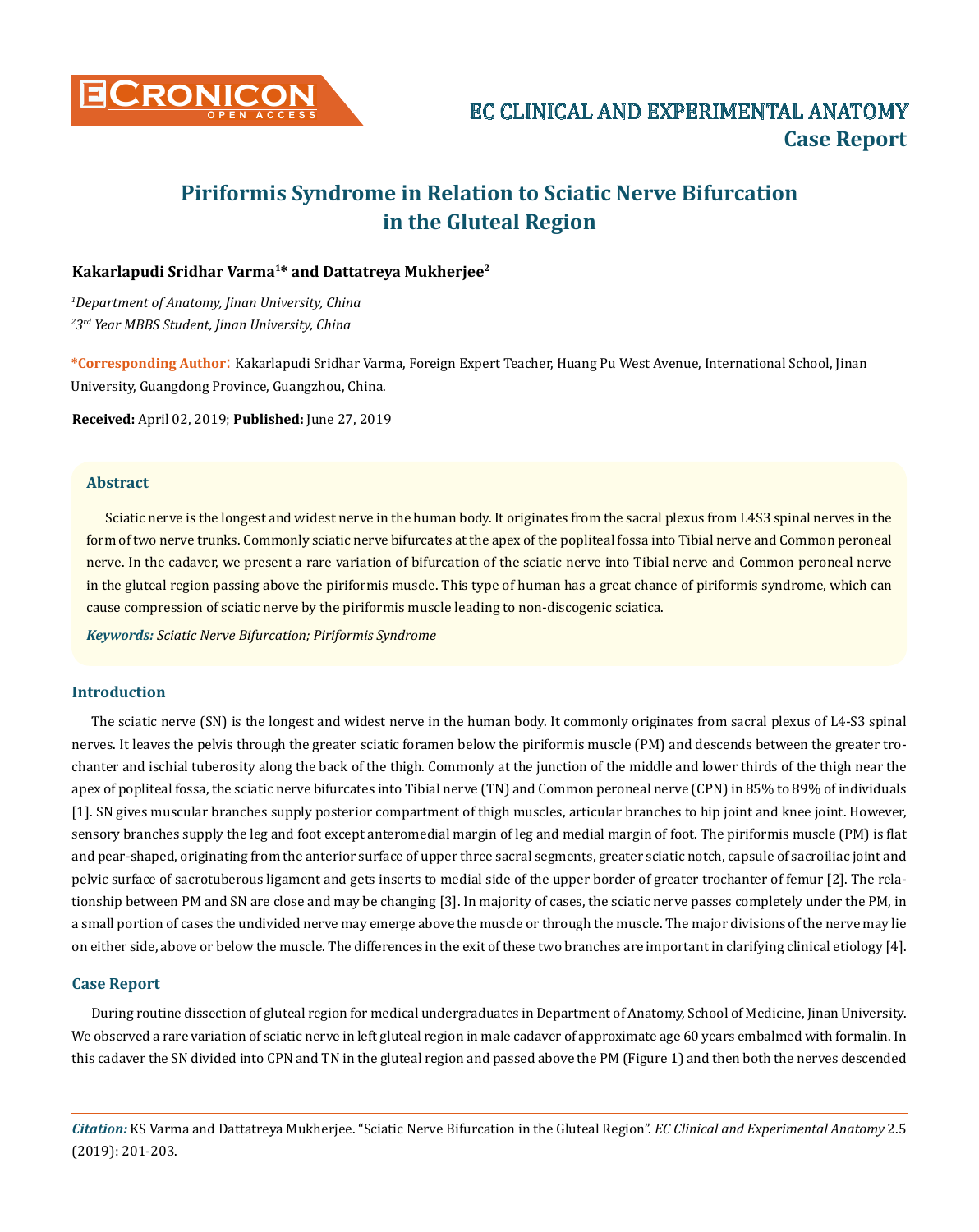over back of the thigh where it given the muscular branches to the muscles of back of the thigh. After reaching at upper angle of popliteal fossa the course of the CPN and TN nerves are similar in the both of the lower limbs. The course of SN is as usual in right lower limb.



*Figure 1: Left gluteal region showing bifurcation of sciatic nerve into Tibial nerve and Common peroneal nerve above the piriformis muscle. GM: Gluteus Maximus; IGN: Inferior Gluteal Nerve; TN: Tibial Nerve; CPN: Common Peroneal Nerve, PM: Piriformis Muscle.*

#### **Discussion**

Sciatic nerve is the longest and widest nerve in the human body and in the most of the individual it bifurcates at the popliteal region (85 - 89%) [1]. Developmentally the nerves form two plexus for lower limb namely lumbar plexus and sacral plexus at the base of limb bud. As the plexuses grow into the limb, they divide into ventral and dorsal components. The sciatic nerve formation occurs due to the approximation of dorsal and ventral components [5]. Failure of approximation of dorsal and ventral components leads to high division of SN. In present case, the division takes place in gluteal region above the PM. In rare case, the bifurcation may occur anywhere in the sacral plexus and the lower part of the thigh [6]. Higher-level bifurcation can cause an incomplete block of the sciatic nerve during the popliteal block anesthesia. There is a possibility of different anatomic relations between the sciatic nerve or its terminal branches and the piriform muscle leading to piriformis syndrome [7,8] which can cause compression of sciatic nerve by the piriformis muscle leading to non-discogenic sciatica [9].

Piriformis syndrome can cause back and leg pain and the diagnosis done by ultrasound. Suk Ku Han et al study analyzed the diagnostic methods and efficacy of conservative treatments including activity modification, medications, physical therapy, local steroid injections into the piriformis muscle, and extracorporeal shock wave therapy for at least 3 months and surgical treatments for PS [10]. Nazdi H., *et al.* described after surgery Botox injection given for PS [11]. Mannitol and vitamin B and neural therapy is effective in treatment of PS [12,13]. Beaton and Anson [14,15] classified variations of the piriformis and SN in 120 specimens in 1937 and in 240 specimens in 1938. Their classification, known as the Beaton and Anson classification, is as follows:

- Type 1: Undivided nerve below undivided muscle;
- Type 2: Divisions of nerve between and below undivided muscle;
- Type 3: Divisions above and below undivided muscle;
- Type 4: Undivided nerve between heads;
- Type 5: Divisions between and above heads;
- Type 6: Undivided nerve above undivided muscle.